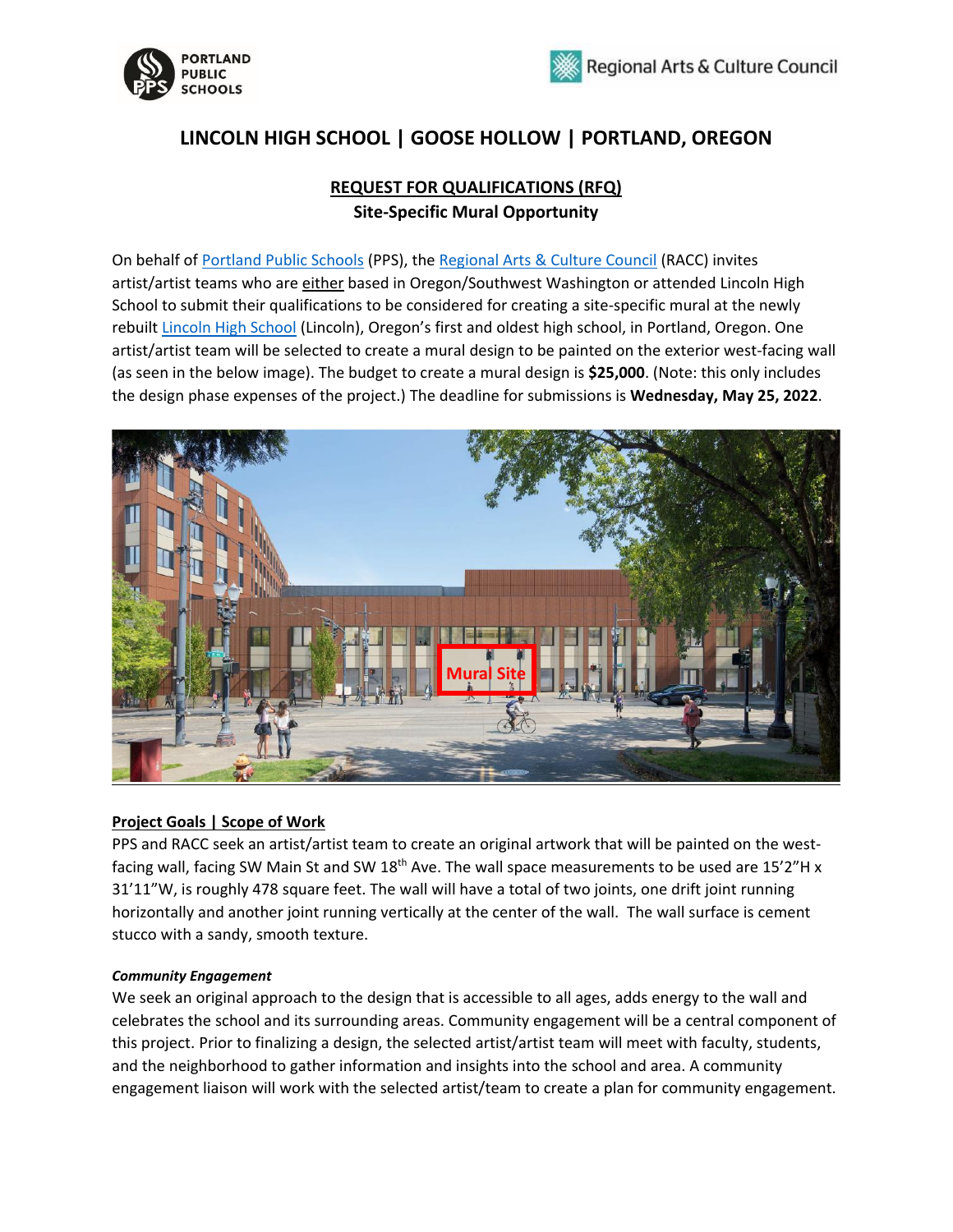

Since the community engagement scope of work may include on-campus interactions with faculty and students, the selected elected artist/artist team will have to complete a criminal background check and be fully vaccinated against COVID-19. (Note: this protocol is required by PPS.)



*Image of architectural drawing of wall* 



*Rendering of mural wall area*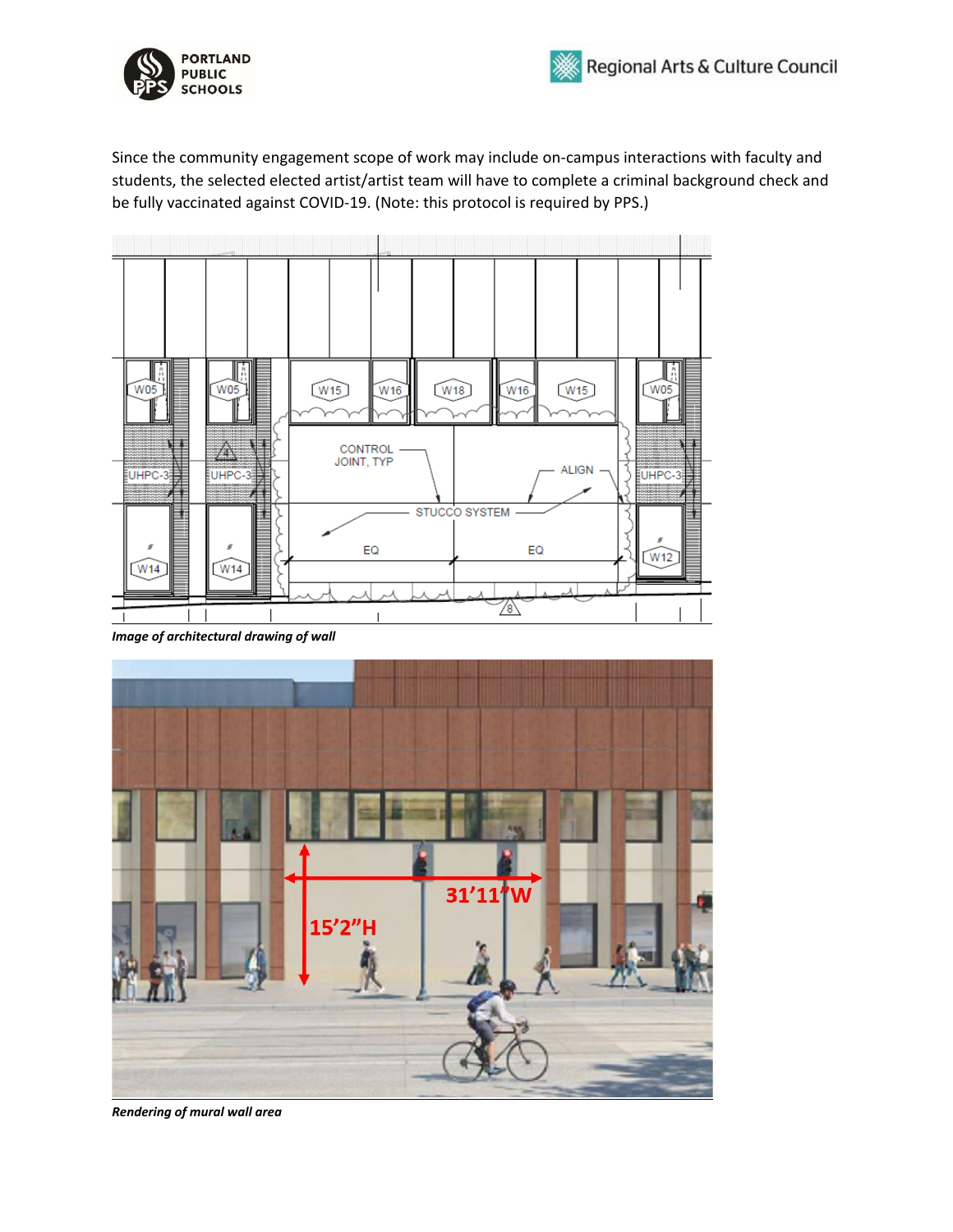



#### **Site Location Description**

The rebuild of Lincoln High School is part of 30-year capital bond program for Portland Public Schools that includes the modernization of all PPS high schools. Located in the Goose Hollow neighborhood, the Lincoln campus is on an 11 acre super block bound by SW 18th Ave, SW Salmon St, SW 14th Ave and adjoining properties on SW Jefferson St and Madison St. The new school is constructed at the western portion of the site, fronting SW 18th Ave and SW Main. A 6-story classroom tower is located at the corner of SW 18th & Salmon. The main entrance is from an entry court located at SW 17th and Salmon. The school's theater and athletics facilities are located in a lower rise structure, which extends along SW 18th Ave to the south west corner of the site. The existing building east of the site will remain in use during construction. Once the new school building is complete the existing building will be demolished, allowing for the construction of a track and field. A north-south pedestrian/bike connection through the site on alignment with SW 17th Avenue would be created, between the new building and the athletic field. Lincoln is scheduled to open for classes in Fall 2022. The completion of the entire project is slated for 2023.

#### **Mural Goals**

Some of the goals of the artwork is having a mural on the site that will acknowledge the historic course of Tanner Creek and pay homage to historic themes of the Goose Hollow neighborhood including the Chinese Gardens of the 1800s. These goals are part of the City of Portland's Land Use approval for the project. Further detail and historical information will be provided to the selected artist/artist team. Information, themes, and ideas gathered and heard during Community Engagement prior to proposal submission will also be incorporated into the work of art.

*\*Architectural renderings of the campus are at the end of this document.\** 

#### **Budget**

The selected artist/artist team will receive \$25,000, inclusive of all design phase expenses of the project including artist fees for design phase, design development for mural proposal, materials, community engagement scope of work and possible travel and lodging costs for the community engagement scope of work. If in a team, the \$25,000 will be divided up amongst the team.

(Note: the funds for this commission do NOT include expenses related to the painting of the mural. Those expenses are coming from a separate fund provided by PPS. The selected artist/artist team may or may not be chosen to paint the mural. PPS will make the decision how to paint the mural during the design phase.)

#### **Are you Eligible?**

This opportunity is open to artist/artist teams either based in Oregon/Southwest Washington or who have attended Lincoln High School. Applicants who have an interest and/or experience in community engagement processes that informs their art practice are strongly encouraged to apply.

PPS and RACC are committed to reflecting the cultural richness of our city by promoting opportunities for emerging and historically underrepresented artists. Artists/teams representing communities of color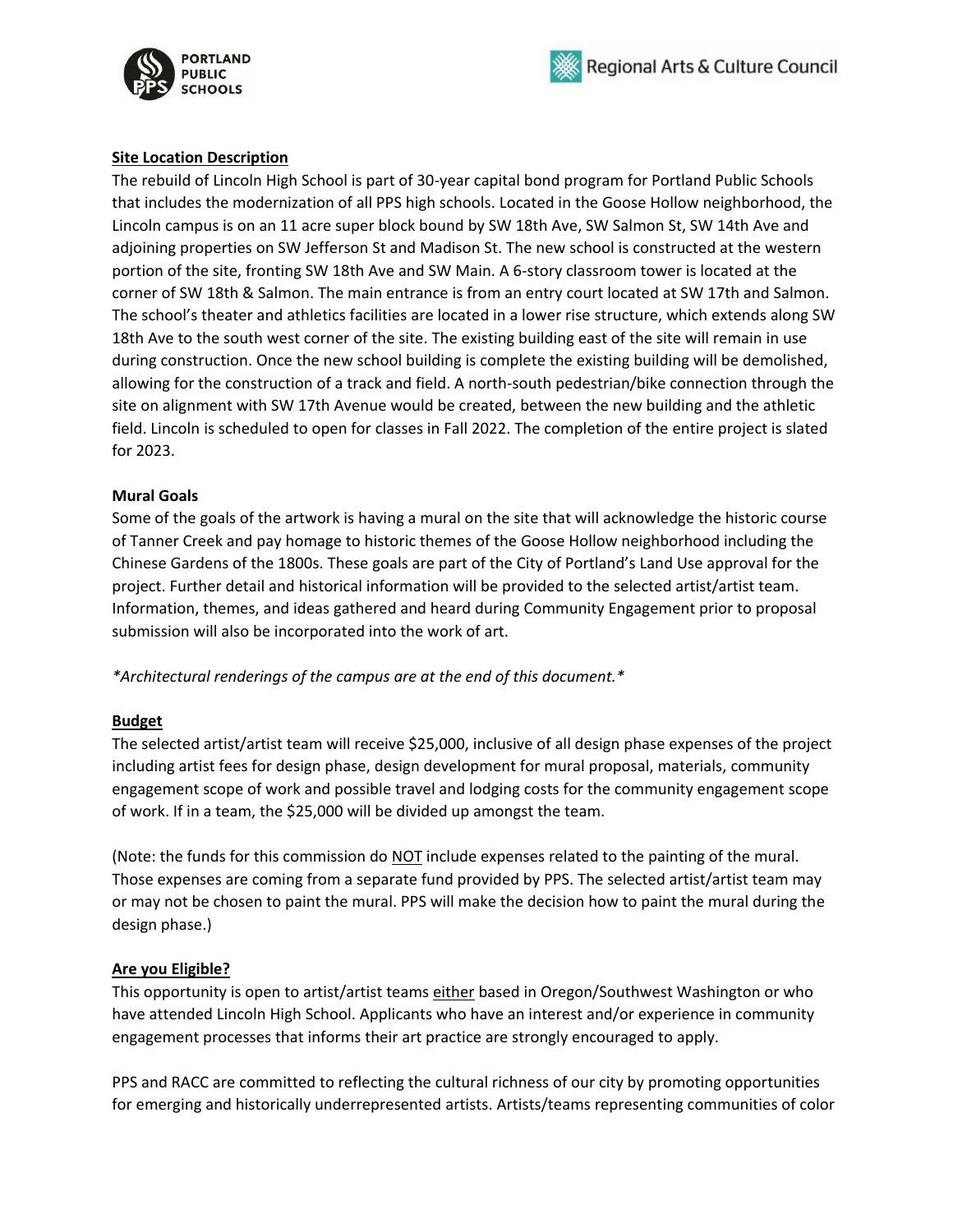



are encouraged to apply. Strong consideration will be given to artists who have experience working with youth and residents from historically underrepresented communities including communities of color, immigrant, and refugee communities to develop their artwork, including working in a historical context.

The selected artist/artist team must be able to complete the community engagement scope of work and the creation of the mural design by December 2022.

### **Selection Process**

The Selection Panel – comprised of local artists, community members, and Goose Hollow residents – will review artists' submissions and choose no more than three artists/teams to interview. Interviews will be conducted virtually. The purpose of the interview is to allow the artist(s) to understand the context and intention the selection panel has for the final art piece and for the selection panel to meet the artist.

After the interviews are conducted, the selection panel will choose an artist/team. The selected artist/s will be issued a Design Phase contract during which they will create a community engagement plan, meet with the community, and create a proposal that includes a design of the mural, a budget and a timeline.

### **How to Apply**

All application materials must be submitted through the *RACC Opportunity Portal*, an online application system. Applicants will need to create an account, or log into their existing account at [www.racc.org/apply.](http://www.racc.org/apply) If you are applying as a team, please assign one person to apply and be the contact on behalf of the team.

### **Application Materials**

- **Artist bio/resume.** (no more than two pages) Upload a PDF that outlines your artistic accomplishments. If applying as a team, submit one PDF that includes a bio for each team member.
- **Statement of interest** (in 3000 characters or less) Based on the information given, please address the following:
	- $\circ$  Your interest in this project, including if you have attended Lincoln High School
	- o Describe capacity and/or experience to complete the scope of work by including the appropriateness of your style for the site
	- $\circ$  Explain why you value community engagement in your artistic process and share past examples of successfully incorporating this into a project, including working with youth
	- $\circ$  If you are applying as a team, describe your individual roles on the team and how you anticipate working together
- **Up to 8 images of past work** (no larger than 5MG each). These images are the primary way the quality of your work will be judged. Provide up to two images per artwork. For each artwork, please provide title, year completed, media, dimensions, location. Conceptual information is desirable but not required.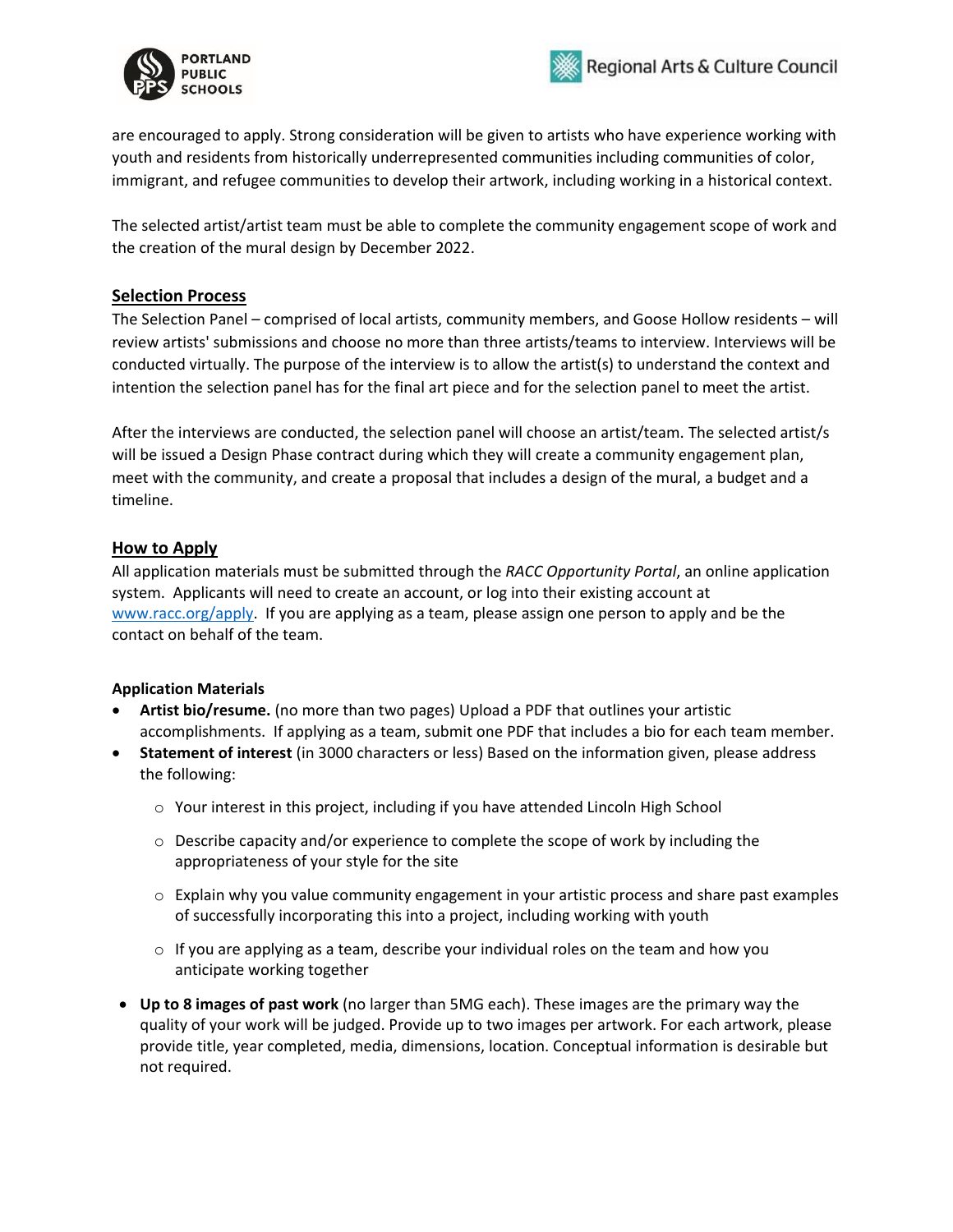



Once you have started your application, you can save after each step and sign out—your application will be saved as a draft that you can continue to work on as needed. Once you hit "Submit," your application is final. Please do not hesitate to contact us if you have any questions during the process.

### **Submissions due: Wednesday, May 25, 2022 at 5 p.m. PDT**

### **Information Sessions for Artists**

- 1. Thursday, May 5<sup>th</sup> at noon PDT on Instagram Live. Follow @regionalarts on Instagram to stay informed of this and other upcoming opportunities.
- 2. Wednesday, May 11<sup>th</sup> at 6 p.m. PDT on Zoom, RSVP [here.](https://www.eventbrite.com/e/lincoln-high-school-public-art-opportunity-info-session-tickets-323609072447)

#### *Attendance is encouraged but not required to apply for the project.*

#### **We're Here to Help!**

If you have questions about the overall opportunity or the RACC Opportunity Portal, please email Salvador Mayoral IV with questions or to set up a time for a phone call: [smayoral@racc.org.](mailto:smayoral@racc.org)

If you don't have a computer or online access, please don't hesitate to contact RACC for assistance. Also, if you prefer these materials in another language please contact RACC project staff for translation services.

### **Interpretation services available, email [info@racc.org](mailto:info@racc.org)**

Servicio de interpretación disponible

Предоставляются услуги переводчика

Có dịch vụ thông dịch

通訳サービスあり

#### **Important Dates**

- May  $5^{th}$  and  $11^{th}$  Info Sessions
- **May 25th – Applications Due**
- June July 2022 Panel review/artist selection
- August December 2022 Design Phase
- January July 2023 Painting of Artwork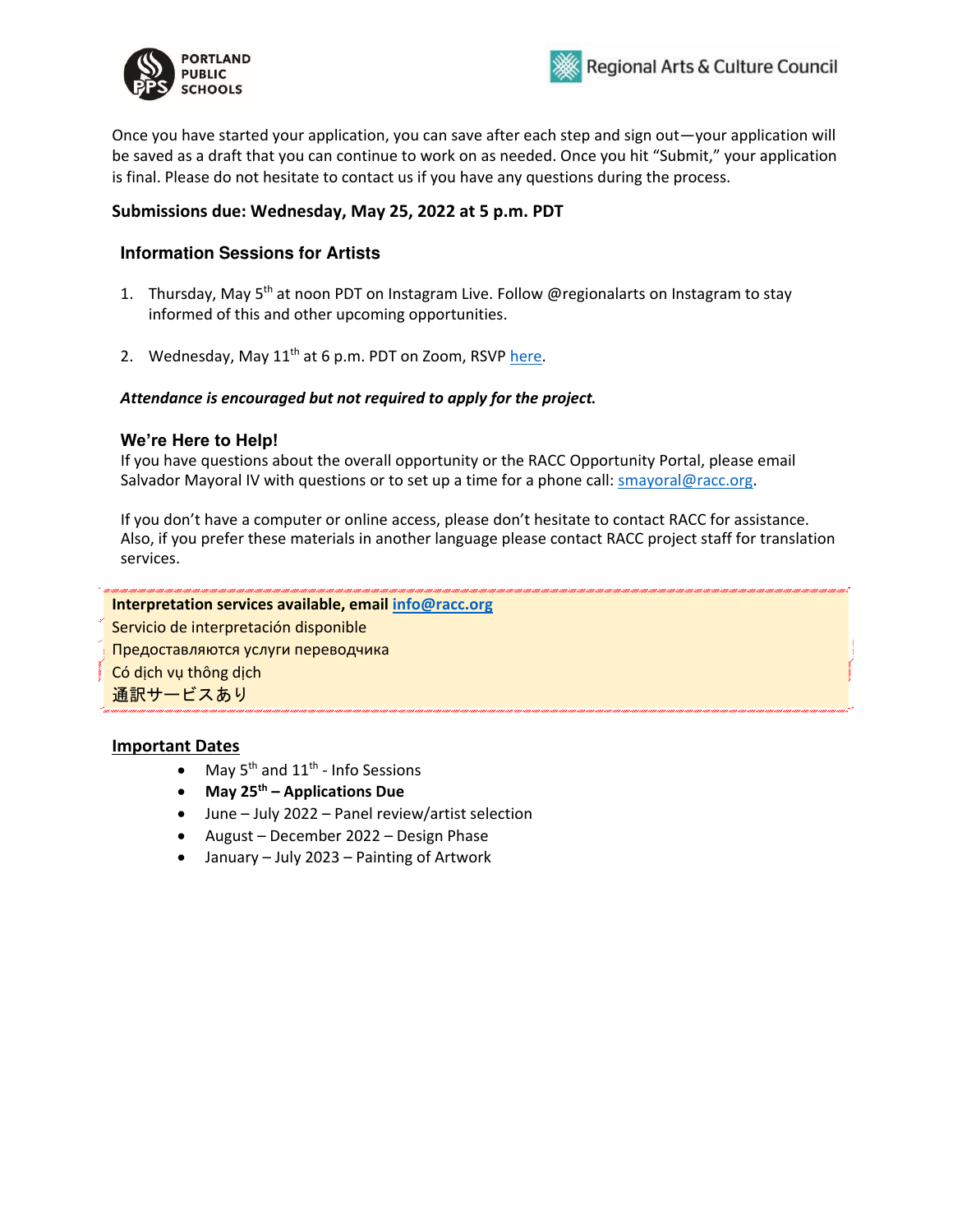



## **ARCHITECTURAL SITE PLAN OF REBUILT CAMPUS**